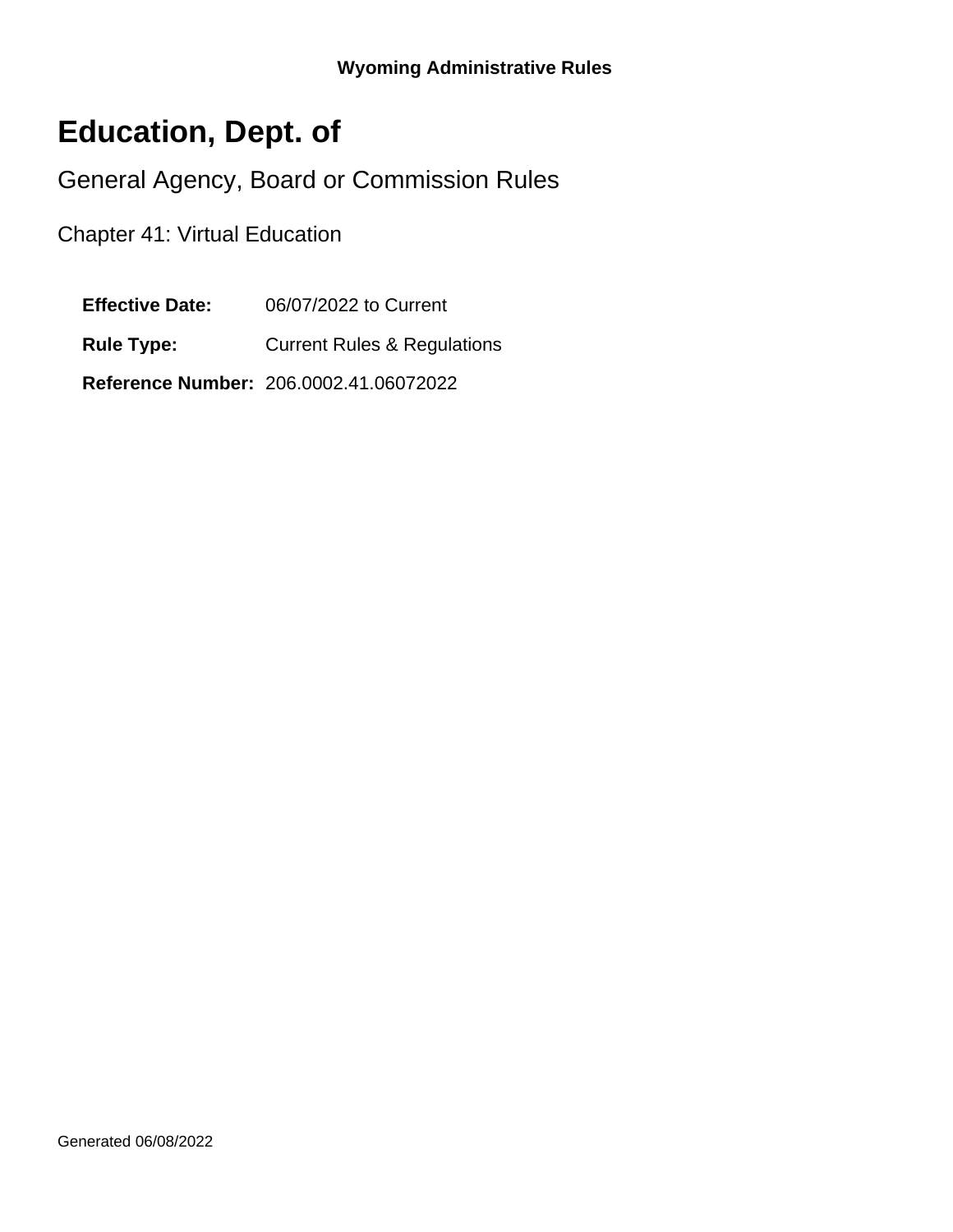#### **Chapter 41 Virtual Education**

**Section 1.** Authority. These rules are promulgated by the Wyoming Department of Education in consultation with the Wyoming State Board of Education and the Wyoming Professional Teaching Standards Board under the authority of W.S. 21-2-202(a)(xxxi), W.S. 21- 13-330, and W.S. 21-2-202(a)(i).

**Section 2.** Definitions. For the purposes of this chapter, the following definitions shall apply:

(a) "Active virtual education course" means any virtual education course offered by an approved full- or part-time virtual education provider;

(b) "Concurrent enrollment" means, for purposes of this rule and the Department's administration of the Wyoming virtual education network, an arrangement between two districts established pursuant to the laws of this state by which a student primarily enrolled in one district is permitted to have secondary enrollment in another district for a portion of the student's educational program;

(c) "Course and services agreement" means an agreement entered into between any two (2) districts establishing terms and conditions under which a district that allows one or more students enrolled in one school district in the state to receive a portion of the pupil's education, which may be provided through virtual education, from another district in the state, as provided for under W.S. 21-4-502(c);

(d) "Course sections" means simultaneous instances of a course offering with a unique student enrollment;

(e) "Full-time virtual education" means providing more than fifty percent (50%) of the statewide educational program, required by W.S. 21-9-101 and 21-9-102, through virtual education, by a single school district established pursuant to the laws of this state;

(f) "Full-time virtual education provider" means any school district established pursuant to the laws of the state that offers one or more virtual education courses approved by the Department and provides full-time virtual education for any student;

(g) "Local board" means the educational governing body established at each Wyoming school district in accordance with W.S. 21-3-105;

(h) "Part-time virtual education" means providing fifty percent (50%) or less of the statewide educational program, required by W.S. 21-9-101 and 21-9-102, through virtual education by a school district established pursuant to the laws of this state;

(i) "Part-time virtual education provider" means any school district established pursuant to the laws of this state that offers one or more virtual education courses approved by the Department and provides part-time virtual education for any student;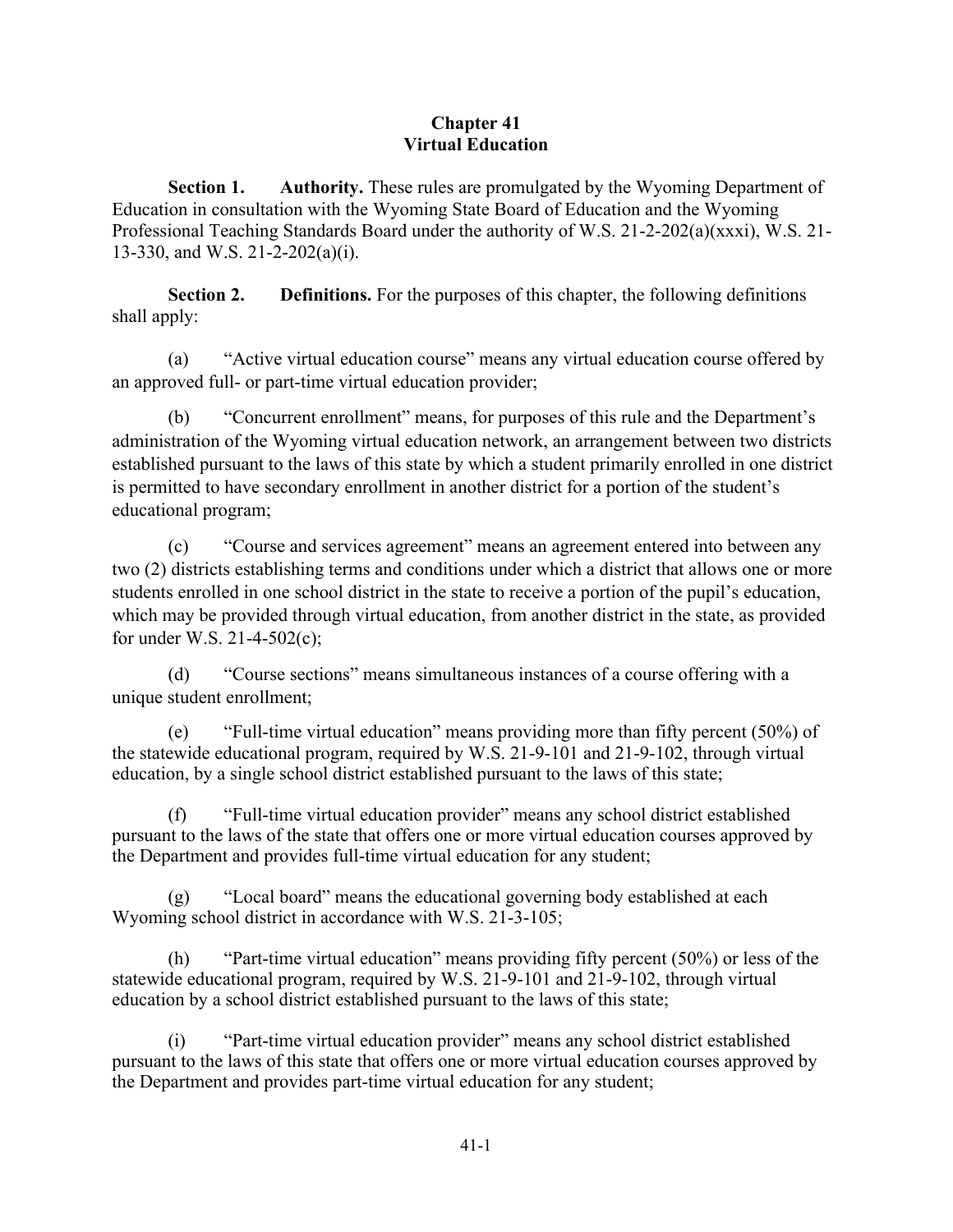(j) "Program" means one or more virtual education courses;

(k) "Synchronous" means instruction delivered by the virtual education teacher and received by the student concurrent in time;

(l) "Virtual education" means instruction of one or more Department-approved courses administered primarily through technology outside of the physical classroom, in the statewide educational program prescribed by W.S. 21-9-101 and 21-9-102 and accredited by the State Board under W.S. 21-2-304(a)(ii), and which may be distinguished from other types of courses in that the physical separation of the virtual education teacher and student(s) substantially limits or even prohibits the teacher from providing a preponderance of course instruction in-person;

(m) "Virtual education teacher" means the instructor of a Department-approved virtual education course who, regardless of whether the instructor is an employee of a school district established pursuant to the laws of this state, shall meet the certification or permit requirements of W.S. 21-7-303(a). In addition to providing instruction primarily through technology outside of the physical classroom, the teacher shall have duties that generally include facilitating student learning, monitoring student progress, providing and grading assignments, and providing qualitative feedback, all of which can and generally are provided through technology;

 (n) "Wyoming virtual education program" means a network of Departmentapproved virtual education programs and courses that meet state-established guidelines for course content and delivery.

## **Section 3. Wyoming Virtual Education Program.**

(a) The Department shall annually review and approve full-time and part-time virtual education programs, and the specific courses to be offered, which together shall constitute the Wyoming virtual education program.

(b) A district must seek approval to operate as a full-time virtual education provider, a part-time virtual education provider, or both a full- and part-time virtual education provider, regardless of whether the district intends to offer virtual education courses to students enrolled within the district or to students enrolled in other Wyoming districts, or both.

(c) Unless offering one or more virtual education courses as part of its educational program, a district is not required to seek approval to operate as a virtual education provider if one or more students enrolled in the district is concurrently enrolled with a district that is an approved virtual education provider.

(d) Subject to the requirements established in this rule, as well as other applicable state and local laws and regulations, a district that seeks approval as a full- or part-time virtual education program provider may do so with the intent to offer one or more virtual education courses of the following types: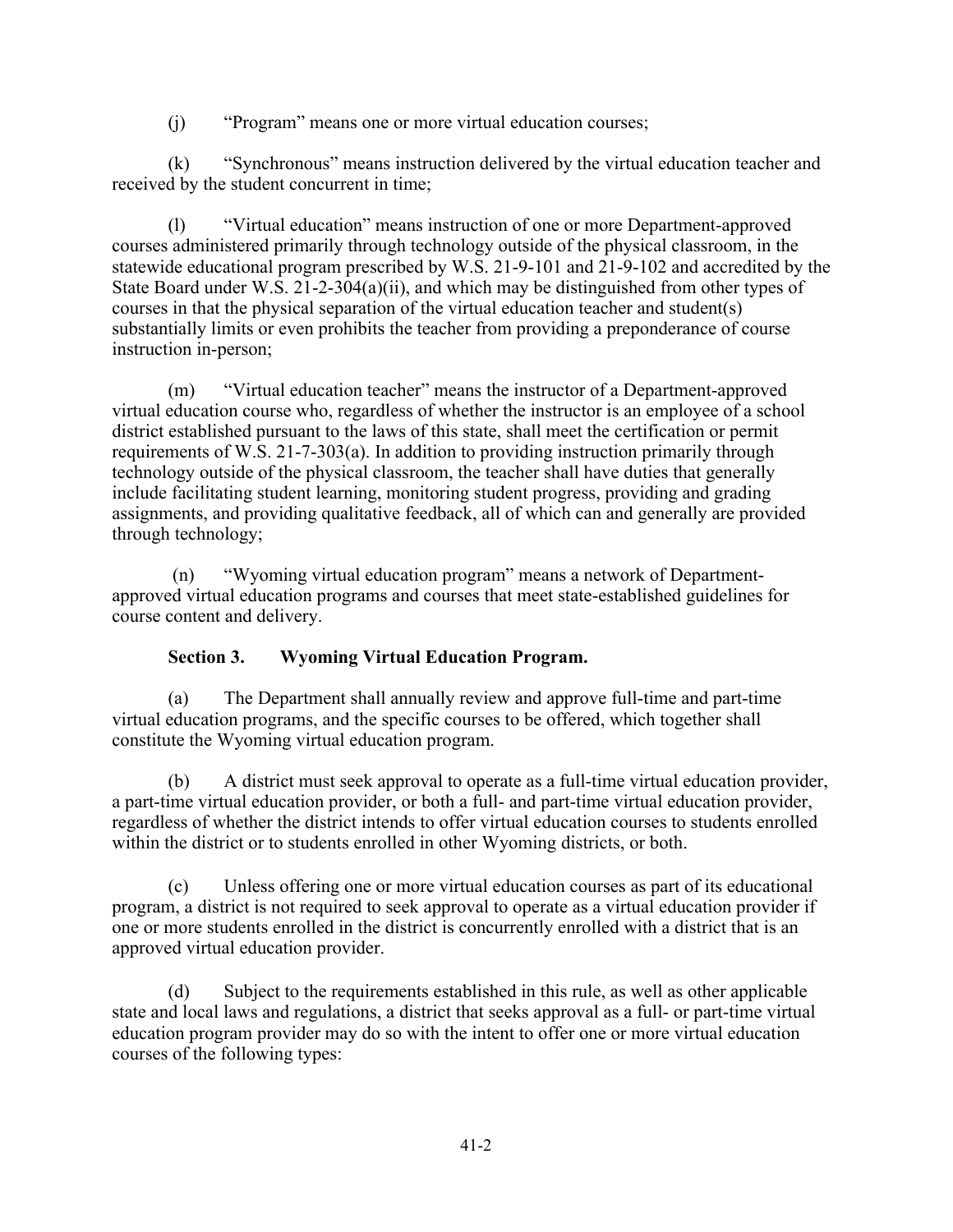(i) A course that meets the definition of virtual education pursuant to Section 2(l) of this rule and that is designed and delivered by the district utilizing a virtual education teacher employed by the district to provide course instruction;

(ii) A course that meets the definition of virtual education pursuant to Section 2(l) of this rule and that is procured from a vendor, which may be taught by a virtual education teacher provided by the vendor, and which may be a vendor operating in-state or out-of-state, or a Wyoming post-secondary institution;

(iii) A combination of district- and vendor-provided courses as described in paragraphs (i) and (ii) above.

(e) Prospective virtual education program providers shall submit a letter of intent to the Department applying for inclusion in the Wyoming virtual education program and to be considered for the succeeding school year. The letter of intent shall provide:

(i) Information on the district's intention to operate as a full-time virtual education provider, a part-time virtual education provider, or both a full- and part-time virtual education provider;

(ii) Information on the district's intention to limit student participation in its full- and/or part-time virtual education program to only students already enrolled in the district or to also make participation available to students enrolled in other Wyoming districts;

(iii) A virtual education program overview that describes general information such as the program's title, administrative contacts, method(s) of delivery, maximum allowed student to teacher ratios and instructor's course load, and proposed course offerings and capacity;

(iv) A signed assurance statement maintaining that the letter of intent has been approved by the local board and the district possesses the necessary financial, personnel, and technical infrastructure capacity to effectively operate the proposed virtual education program and meet all state and federal requirements; and

(v) A signed curriculum assurance and a copy of the student and parent handbook if the district intends to operate as a full-time virtual education provider.

(f) The Department will all review letters of intent submitted for consideration and approve only those from districts:

(i) That have accreditation level "accredited" or "accredited with support" for less than one year as determined by the State Board pursuant to W.S. 21-2-304(a)(ii) and Chapter 6 of the Department's rules;

(ii) For which there is no evidence bringing into question the district's assurance that it possesses the necessary financial, personnel, and technical infrastructure to effectively operate the proposed virtual education program;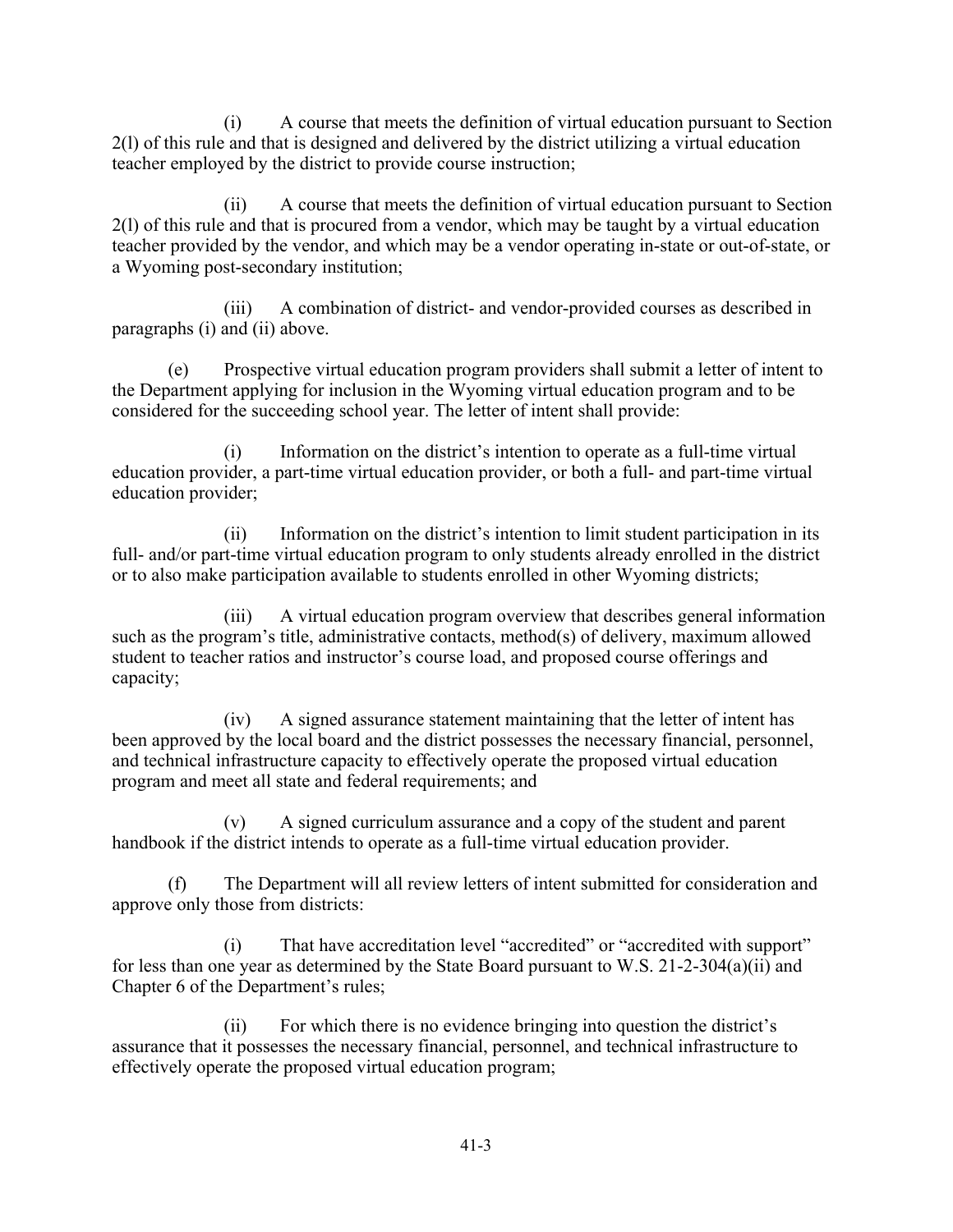(iii) That are able to meet all state and federal requirements including the Individuals with Disabilities in Education Act and Rehabilitation Act of 1973 section 504 requirements; and

(iv) That, if currently operating a virtual education program, demonstrates quality outcomes based on the measures articulated in Section 6(a) of this chapter.

(g) The Department may request additional information and may recommend that a district make changes to its letter of intent. If a letter of intent is denied, the district may resubmit its letter and attach new or additional information or otherwise revise the letter.

(h) After the approval of the letter of intent, the prospective virtual education program provider shall submit a program application created from Department-approved templates and in accordance with any virtual education program guidelines published by the Department. The application shall provide:

- (i) A course evaluation narrative that describes:
	- (A) The method(s) of course procurement, if applicable; and
	- (B) Procedures for course evaluation.
- (ii) A student accountability narrative that details:

(A) The enrollment requirements of the student, with information on the enrollment of students within the district and students enrolled by other districts as applicable;

(B) A description of pre-enrollment consultation requirements, to

include:

 $(I)$  A process to verify that the virtual education course(s) is appropriate to the learning capabilities of the individual student; and

(II) Required virtual education training, simulations, readiness surveys, or experience prior to the start of class(es);

 (C) For any course that is offered through a part-time, or a full-time virtual education provider in a brick and mortar setting, whether offered by a district to its own students or offered by another district, the anticipated roles and duties of the school in which the student has primary enrollment, which shall include the district's assignment of a learning coach to assist the student, and monitor student progress throughout the duration of the virtual education course(s), assist with data collection and reporting, and communicate with the student's parent or legal guardian as appropriate;

(D) For any course that is offered through a full-time virtual education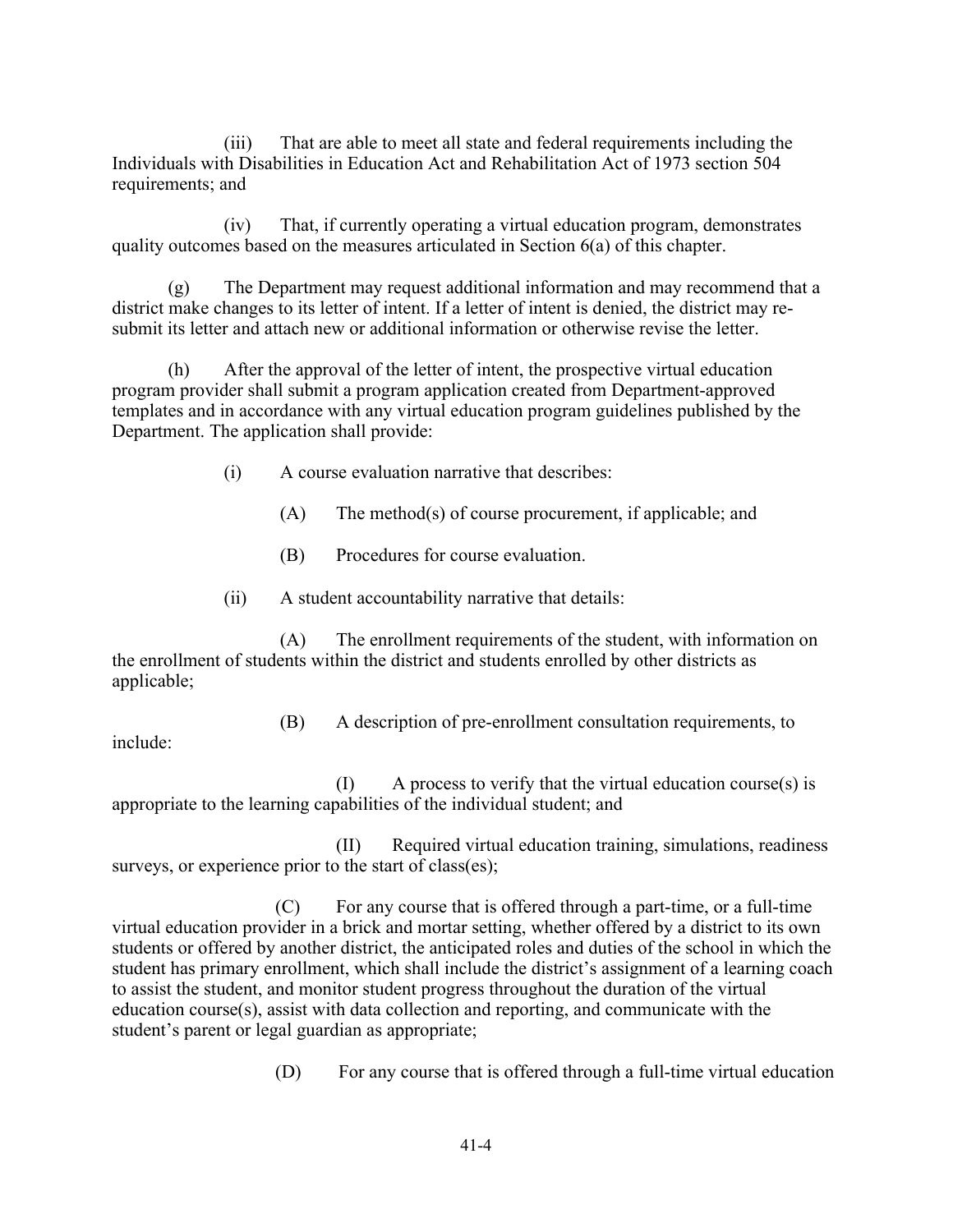provider outside of a brick and mortar setting, the requirements and specific duties to be assigned to a family-designated learning coach, which shall include regular monitoring of student progress, ensuring that any necessary instructional support is provided, assisting with tracking and reporting student participation in virtual education, and other appropriate duties as may be assigned by the provider; and

(E) An intervention plan to assist any student not performing satisfactorily or failing to achieve required progress.

(iii) A virtual education teacher accountability narrative that details:

(A) The professional development opportunities available to a virtual education teacher, to include:

(I) Pre-service components which shall be required of all instructors that possess no previous experience teaching within the virtual education medium of their currently assigned course(s). These pre-service components shall be completed prior to the beginning date of the course(s) assigned to that instructor; and

(II) Ongoing components of the professional development process required of all virtual education instructors, such as, training and resources, available support materials, coaching or mentoring systems, and other professional learning communities;

(B) Continual evaluation process of the professional development program(s) that ensure the continuous improvement of the program(s) quality and overall value; and

(C) Instructor performance expectations and methods of evaluation to determine and, if necessary, improve the critical aspects of virtual education pedagogy.

(iv) A learning coach technical assistance and development narrative that describes the support, technical assistance, and professional development that the provider will make available to district-assigned learning coaches, family-designated learning coaches, or both.

(i) The Department may require necessary corrections or improvements before final approval of the program application.

(j) After the approval of the program application, the virtual education program provider shall provide a course syllabus containing the following elements through the Department course inventory data collection:

(i) The course title, suggested grade level(s), subject area, course calendar outlining any synchronous requirements, and course delivery method;

(ii) A course description that outlines the topics, objectives, and other mandatory benchmarks presented throughout the coursework;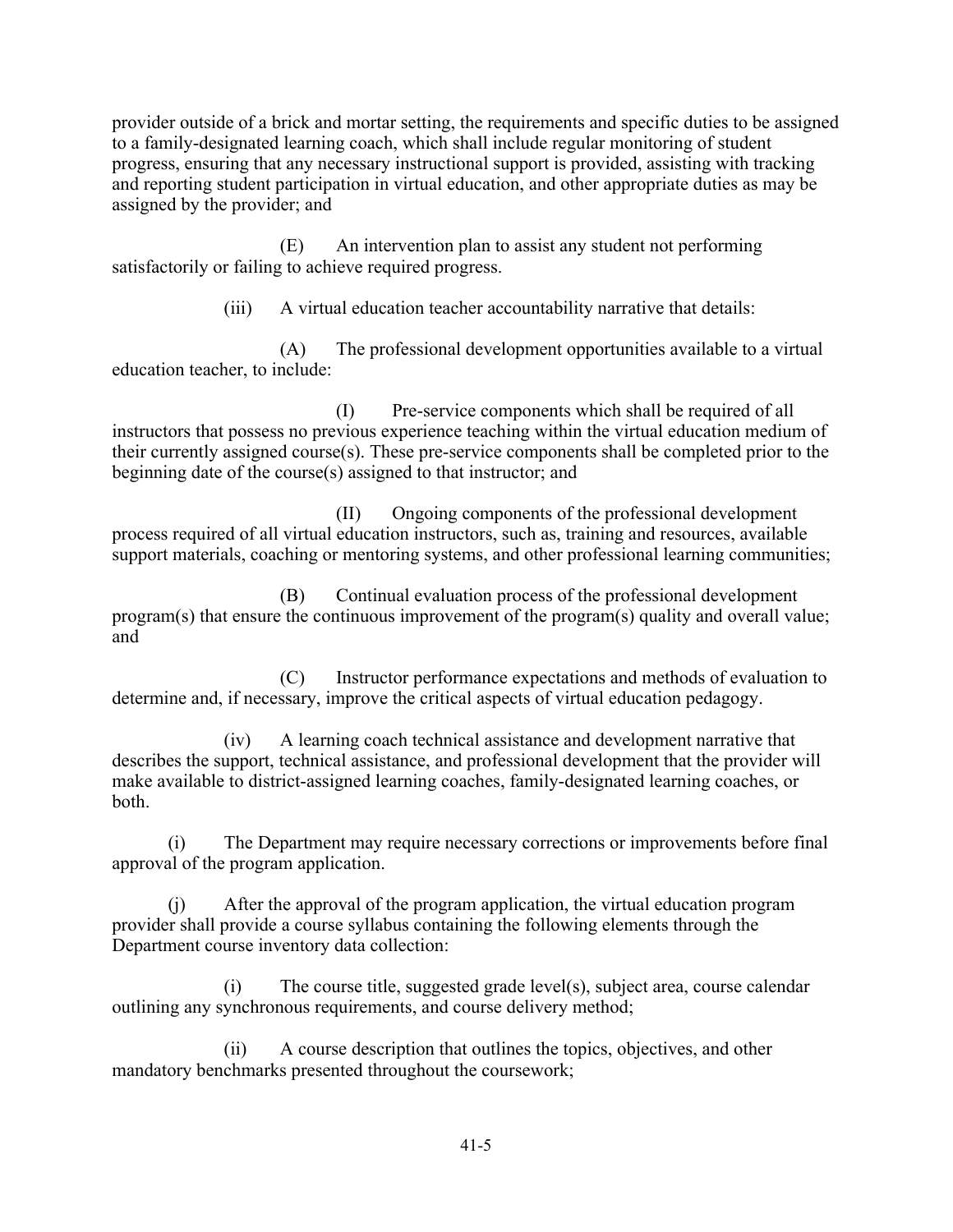(iii) Course participation requirements that define the expectations for the interaction of any student enrolled in the course with the virtual education course, and that are measurable, recorded, and verified by the virtual education teacher;

(iv) A description of what a participating student must do to complete the course, including, if permitted, completion prior to the end of the term;

(v) The measurable participation elements that are required in order to successfully complete the course, which include attendance and a description of the party(ies) having primary responsibility for data collection and reporting; and

(vi) The tuition for the course if it is available for single course purchase.

(k) Approval of each course shall be determined by the Department based on the information described above and any other information that it requests. Necessary corrections or improvements may be required before final approval.

Any entity that develops a virtual education course to be sold, licensed, or otherwise made available to a Wyoming virtual education provider shall provide the district that is the virtual education provider with any information required by the district, including assurances and evidence that:

(i) The provider is accredited by an appropriate accrediting entity;

(ii) The provider will comply with all Federal, state, and local requirements regarding data collection, student data privacy, and data security;

(iii) The course is aligned with the state content and performance standards;

(iv) The course instructor meets all requirements established in statute and this rule for a virtual education teacher; and

(v) Any administrator, tutor, or staff who may have access to any Wyoming virtual education student that is a minor has been required to submit fingerprinting to the provider for the purpose of obtaining state or national criminal history record information before assuming any role related to a Wyoming virtual education course.

# **Section 4. Wyoming Virtual Education Program Renewal and Updates**.

(a) Any full- or part-time virtual education program provider shall update the virtual education course calendar information and verify the accuracy of all other course components each year in accordance with the virtual education program update schedule established by the Department. Updates to course participation requirements will not be accepted for active virtual education courses that have students currently enrolled.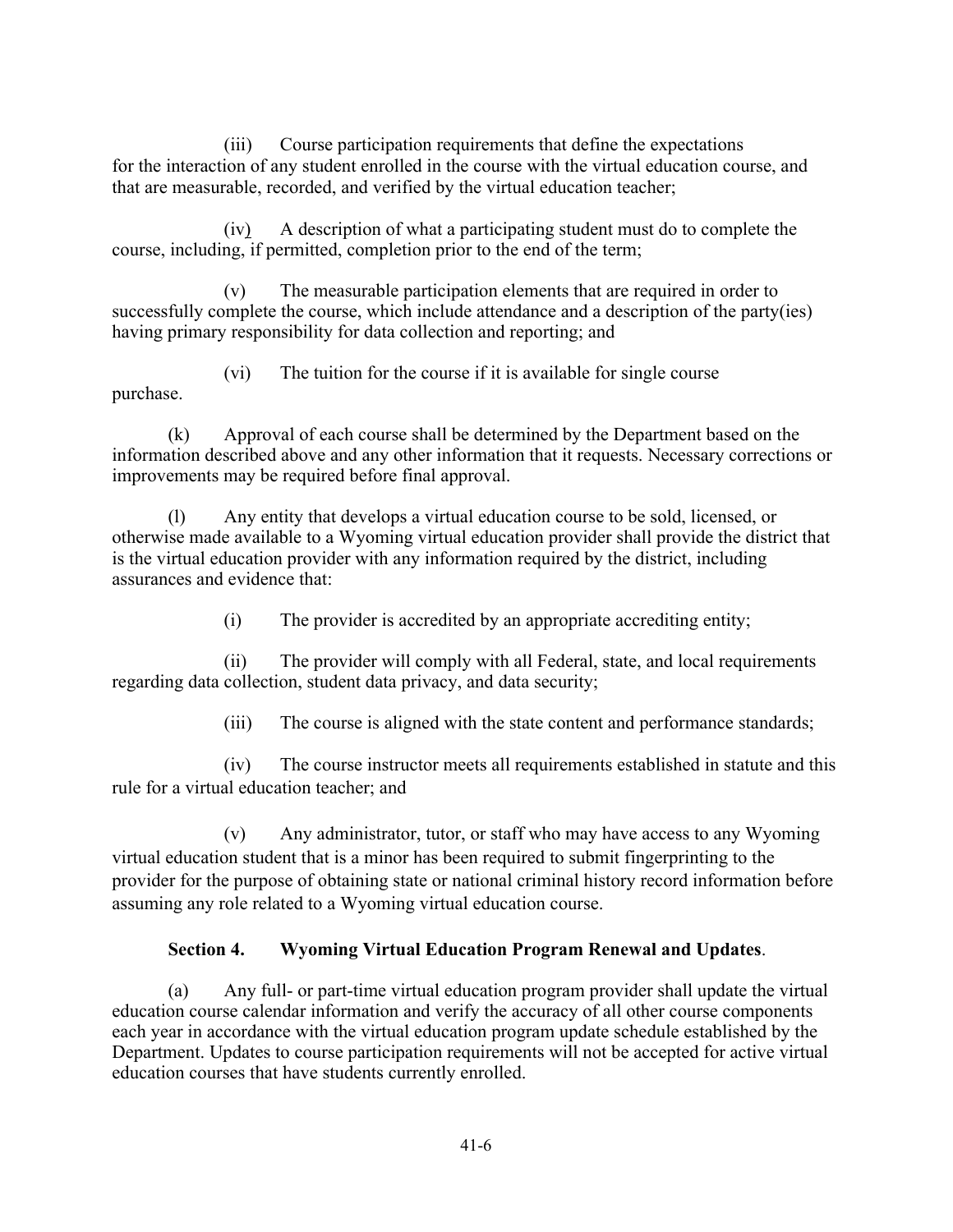(b) Any virtual education program provider may request to remove any course offering or its entire program from the virtual education program catalog provided that none of the courses are active virtual education courses and the Department is immediately notified.

(c) Any virtual education program provider may update any component of its virtual education program application and submit it for evaluation.

(d) The Department shall remove any virtual education program provider from the Wyoming virtual education program if it loses accreditation or fails to comply with the policies outlined in these rules.

## **Section 5. Enrolling and Withdrawing Students.**

(a) Any student participating in one or more part-time virtual education courses shall remain enrolled in the district in which the student resides. This enrollment shall be considered primary enrollment as distinguished from any other enrollment arrangements. Unless specified as concurrent enrollment, the use of the term enrollment in this section means primary enrollment.

(b) After confirming the intention of the student to participate in any virtual education course(s) approved by the Department and offered by another Wyoming district that is an approved full- or part-time virtual education provider, the district shall have not more than five (5) business days to verify concurrent enrollment of the student with the full- or part-time virtual education provider and to enter into an agreement, as described in Section 9 of this rule, with the virtual education provider. Prior to completion of concurrent enrollment, a part-time virtual education provider shall be prohibited from collecting information from a prospective virtual education student without the consent of the district in which the student is enrolled.

(c) Any student, with the consent of a parent or legal guardian if required, who participates in a full-time virtual education program offered by a district that is not the district in which the student resides may elect to no longer be enrolled in the district in which the student resides.

(i) If a student elects to enroll in the district that is offering the full-time virtual education program, the district in which the student resides shall:

(A) Confirm the intention of the student to enroll in a Departmentapproved full-time virtual education program;

(B) Withdraw the student from the district; and

(C) Confirm enrollment by the district that is the full-time virtual education provider within ten (10) business days.

(ii) The full-time virtual education provider shall formally document the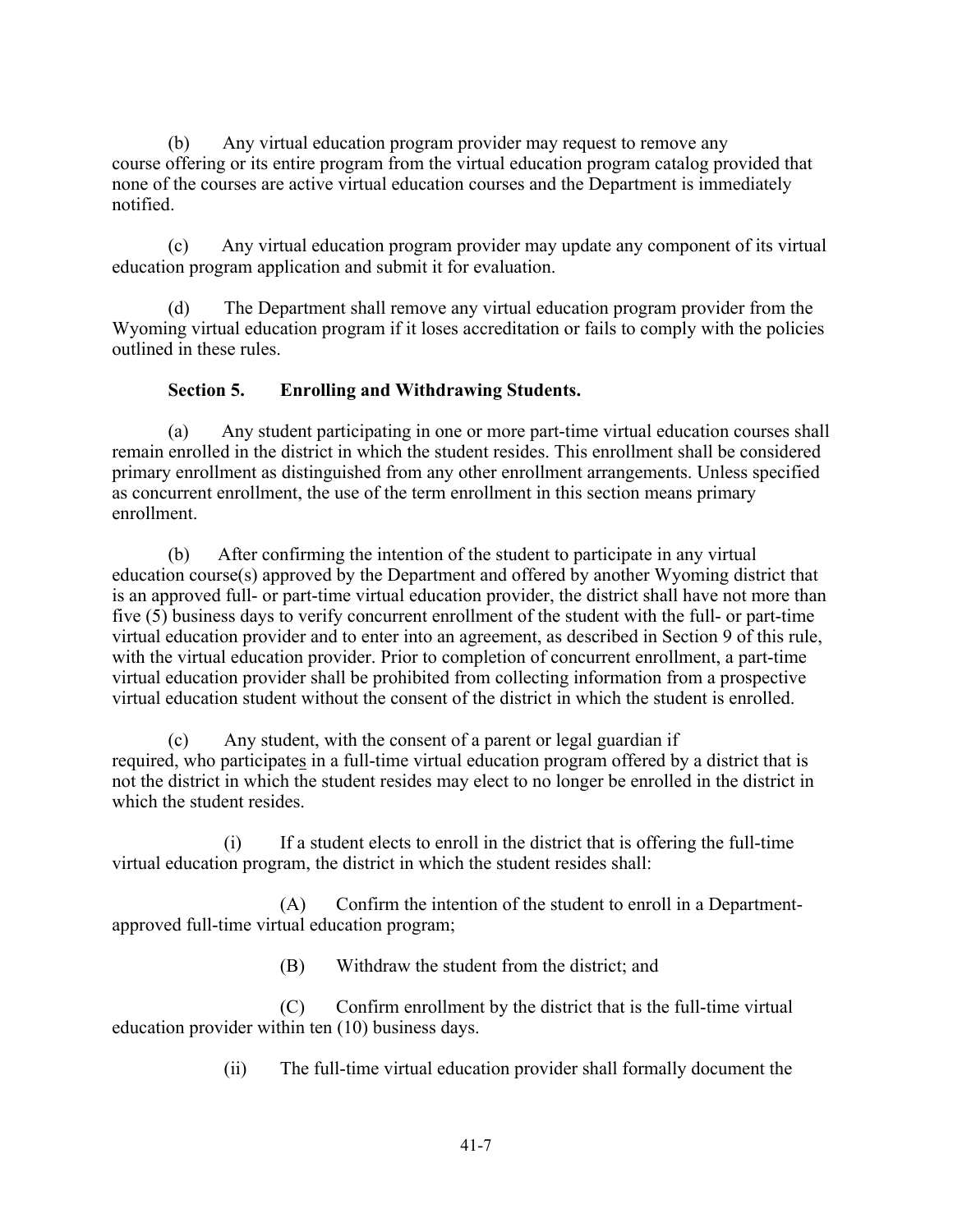student transfer and the request of student records by sending written notification to the district in which the student was previously enrolled; and

(iii) The two districts may enter into an agreement, as described in Section 9 of this rule, for any services or courses that are to be provided to the student by the district in which the student resides.

(d) Upon withdrawal of any student from a part-time virtual education course, whether withdrawal is initiated by the student or the district that is the course provider, the provider shall provide written notice to the district in which the student is enrolled within five (5) business days and the two districts shall work together to enroll the student in another course, which may be a virtual education course, if such enrollment is necessary to fulfill the statewide educational program required by W.S. 21-9-101 and 21-9-102. If the student is enrolled in a different virtual education course, a new course and services agreement shall be entered into between the districts in accordance with Section 9 of this rule.

(e) Upon withdrawal of any student from a full-time virtual education course or program, whether withdrawal is initiated by the student or the district that is the virtual education provider, the provider shall notify the district in which the student resides within five (5) business days and the two districts shall work together to enroll the student in another course, which may be a virtual education course, if such enrollment is necessary to fulfill the statewide educational program required by W.S. 21-9-101 and 21-9-102. If the student withdraws or is withdrawn from one or more virtual education course and elects to participate in a part-time virtual education program, the district in which the student resides shall enroll the student and establish concurrent enrollment with the part-time virtual education provider as required in paragraph (a) of this section.

Any part-time virtual education provider and the district in which the student is enrolled shall agree on and clearly outline a process for sharing information on the student's progress, participation, and any changes in enrollment.

(g) Department data collection policies shall be used to document all student enrollments into a virtual education program.

(h) As outlined in Section 9 of these rules, a course and services agreement shall be entered into between any district which enrolls a student participating in one or more virtual education courses offered by another district and the district that is the full- or part-time virtual education provider or any student enrolled in a full-time virtual education program who participates in one or more part-time brick and mortar courses offered by another district.

(i) A district may allow a student who resides outside of the state of Wyoming with a custodial parent or guardian in active military service to enroll or continue enrollment in a Department-approved virtual education program provided that:

(i) The student's custodial parent or guardian maintains Wyoming residency while on active military service outside of the state of Wyoming. The parent or guardian shall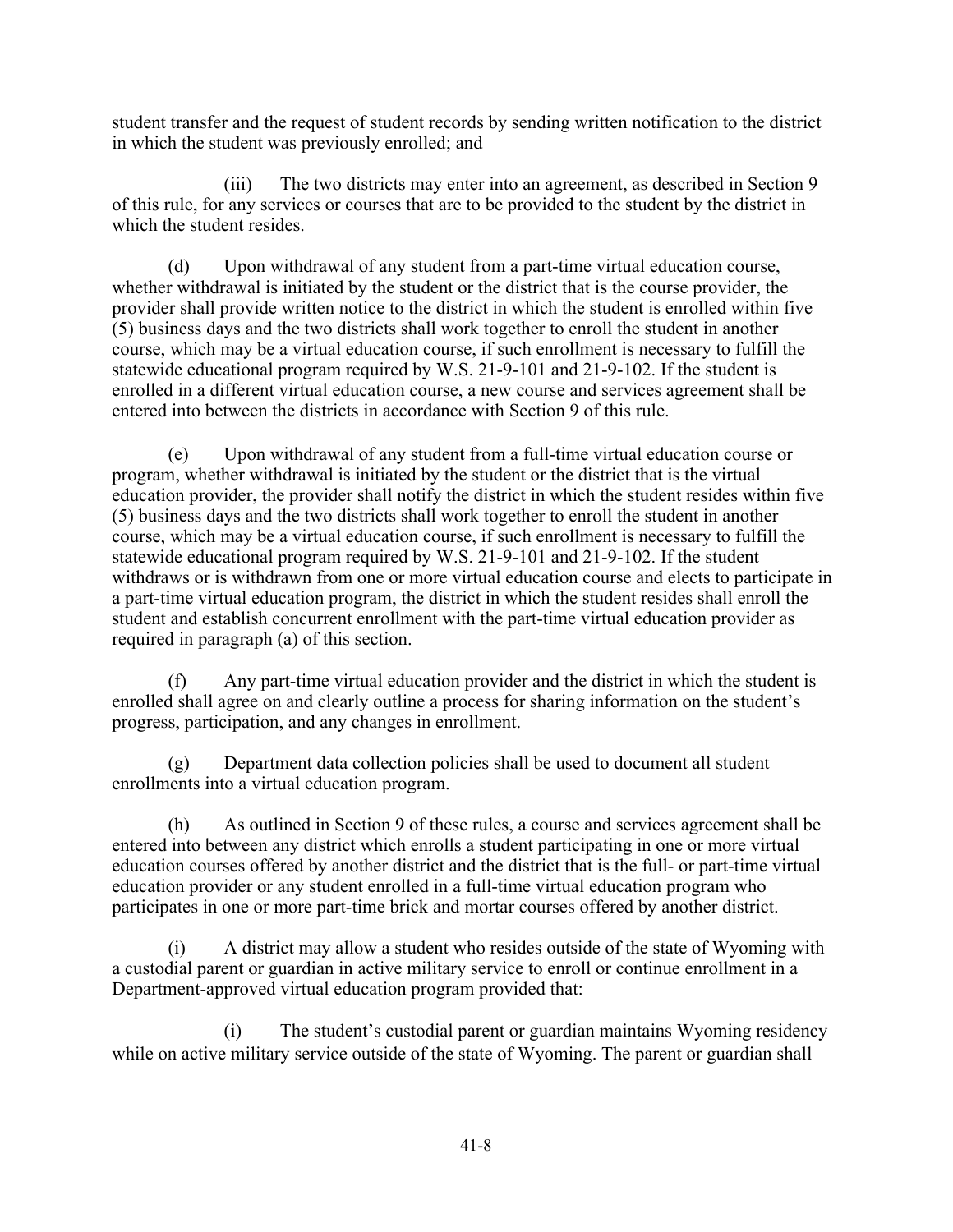submit a military leave and earnings statement to the district as evidence of Wyoming residency and active service each year to verify compliance with this requirement; and

(ii) The student is able to comply with course-specific participation requirements and participate in all required state and district assessments in adherence with Department regulations, guidance, and instructions. The district may apply for an exemption from participation in a state assessment on behalf of a student if the district determines it is not feasible for the student to return to Wyoming for test administration.

(j) A student enrolled in a Department-approved full-time virtual education program who resides in the district providing the program shall be assigned to the grade-level school the student would attend in person. Districts may only assign students to an alternative school if the student has educational needs that are not appropriately met by other schools in the district. Each student assigned to an alternative school shall receive learning supports and interventions according to its at-risk program as developed pursuant to W.S. 21-13-309 $(m)(v)(B)(IV)$ .

(k) When the district verifies Wyoming residency, all students enrolled in a Department-approved full-time virtual education program who do not reside in the district providing the program shall be assigned to one grade-level appropriate school within the district. The district shall maintain assignment in the same school each year until the student withdraws from the program or promotes to a grade level not served by the school. Districts may only assign students to an alternative school if the student has educational needs that are not appropriately met by other schools in the district. Each student assigned to an alternative school shall receive learning supports and interventions according to its at-risk program as developed pursuant to W.S. 21-13-309(m)(v)(B)(IV).

(l) All full-time virtual education student transcripts and diplomas shall be identical to transcripts and diplomas for all other students attending the schools to which the full-time virtual education students are enrolled and assigned pursuant to W.S. 21-13-330 $(g)(ii)$ .

(m) Any student participating in virtual education shall be supported by learning coaches as follows:

 (i) The district or school the student is primarily enrolled in but that is not providing virtual education shall assign a district-assigned learning coach to monitor that student's progress in virtual education, coordinate any instructional support needed at the request of the virtual education teacher, assist with data collection and reporting, and communicate with the student's parent or legal guardian as appropriate in order to facilitate the student's successful participation in virtual education.

 (ii) If the student is participating from home, a parent shall assign or serve as a family-designated learning coach to be the point of contact for the virtual education teacher and virtual education provider for purposes of monitoring student progress, ensuring that any necessary instructional support is provided, assisting with tracking and reporting student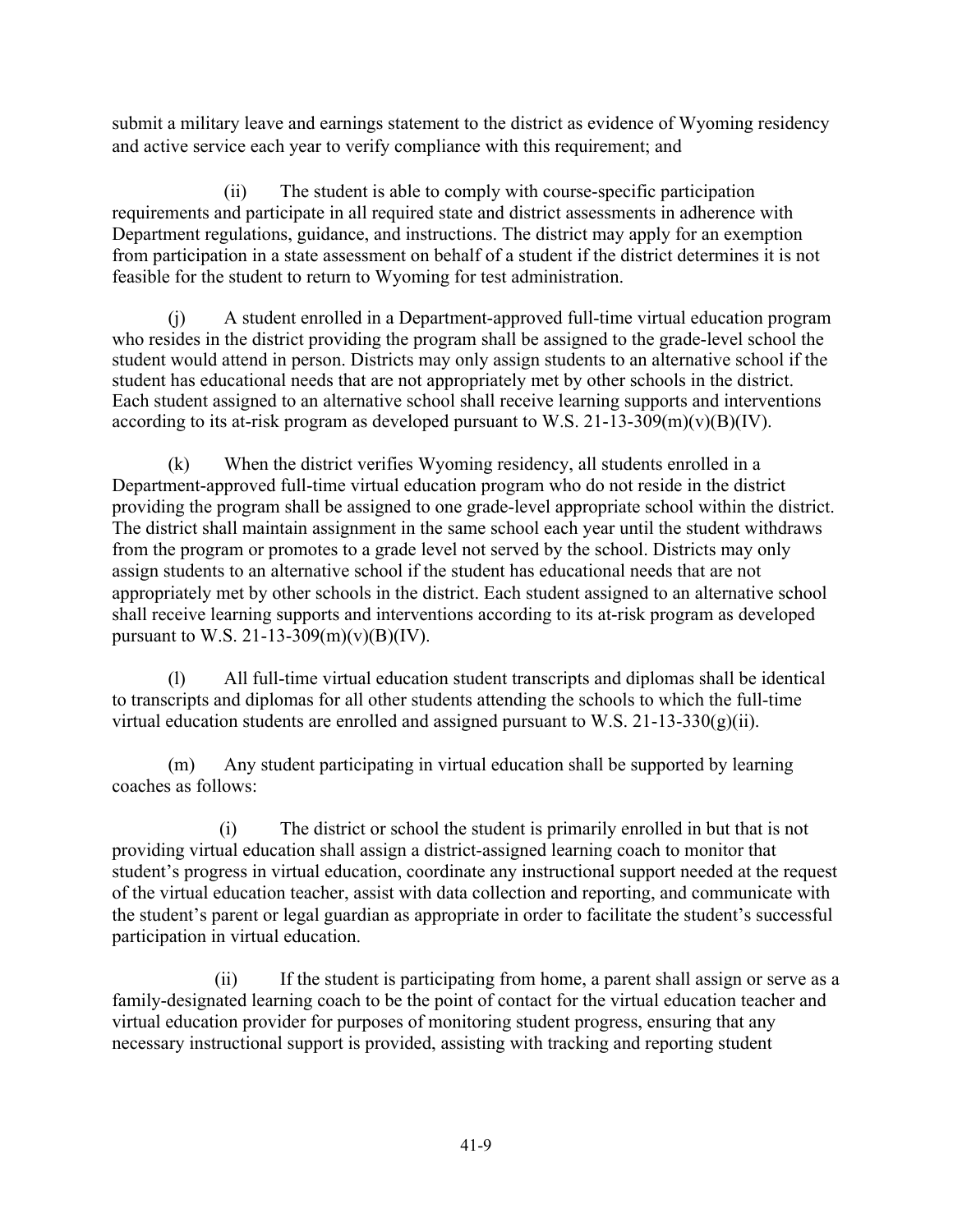participation in virtual education, and other appropriate duties as may be assigned by the virtual education provider.

## **Section 6. Additional Department Responsibilities.**

(a) The Department shall maintain, facilitate, and monitor the Wyoming virtual education program quality and compliance. Monitoring activities shall include:

(i) Reviewing, at least annually, virtual education program and course data and information collected;

(ii) Using data and information on full-time virtual education students with disaggregation of assessment data, graduation rates, and other measures of academic performance, in the statewide systems of accountability and accreditation;

(iii) In consultation with the Professional Teaching Standards Board and school districts, reviewing of data on adherence to the minimum professional development requirements provided for in Section 7 by teachers using virtual education methods to instruct students; and

(iv) Providing the annual virtual program survey results under Section 8 of these rules to districts with recommendations for improvement.

(b) The Department shall annually publish on its web site a virtual education program course catalog containing course-specific information including the per-course tuition established by the school district that has been approved to offer the course.

(c) The Department shall provide training and technical assistance to school districts, including professional development for teachers and school administrators as required under W.S.  $21-2-202(a)(xxx)(B)$ , for the delivery, review, and research of virtual education programming available through the virtual education program.

(d) The Department shall provide training and technical assistance, which shall include current information and research regarding student and course accountability, and professional development for teachers and school administrators on virtual education pedagogy, and course delivery methods.

(e) The Department shall provide a point-of-contact to track and monitor complaints, whereby concerned individuals, school or district personnel can receive needed assistance in resolving any issues resulting from the delivery of virtual education courses.

(f) The Department shall maintain a list of virtual education coordinators who shall assist with monitoring virtual education programs within the district and with the collection of data among districts, in addition to responsibilities that may be designated by the district. Every district shall designate a virtual education coordinator as required by the Department.

# **Section 7. Minimum Requirements for Virtual Education Teachers.**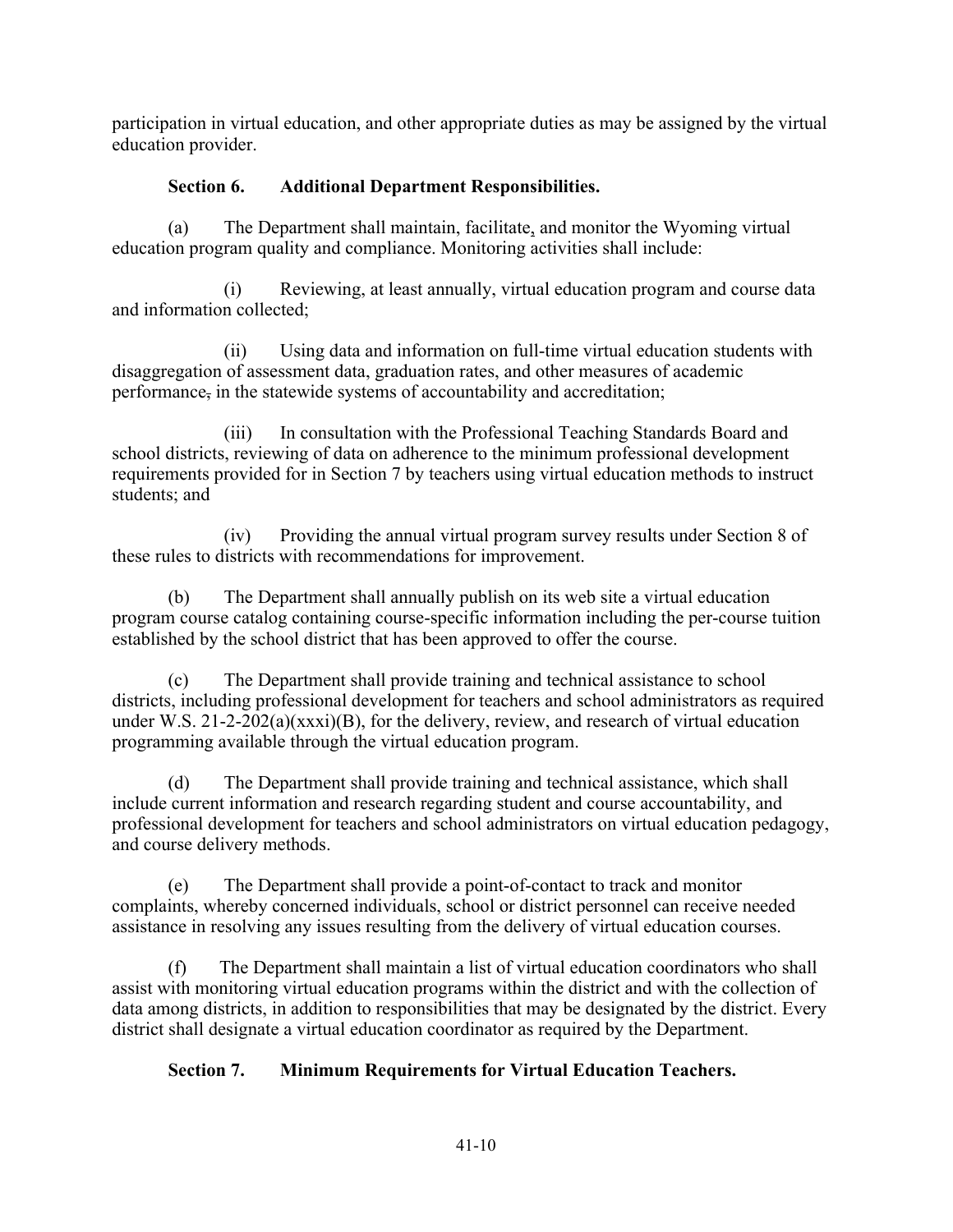(a) Any virtual education course provided by a school district established pursuant to the laws of this state shall have a designated instructor who shall be the virtual education teacher for the course and who must meet the requirements of W.S. 21-7-303.

Any district offering a virtual education program shall require any teacher assigned to teach an active virtual education course to:

Complete, on an annual basis, at least one (1) workshop focused primarily on using virtual education methods to instruct students; or

(ii) Have a virtual educator endorsement issued by the Wyoming Professional Teaching Standards Board.

(c) Any workshop used to satisfy the workshop requirement in subsection  $(b)(i)$  of this section shall be at least seven (7) hours or the equivalent. For any virtual education teacher subject to the requirements of W.S. 21-7-303(a), the workshop used to satisfy this requirement shall be approved by the Wyoming Professional Teacher Standards Board.

(d) The Department shall annually monitor district adherence to the minimum requirements for teacher professional development and shall obtain from the Professional Teaching Standards Board and the district, as necessary, information on teacher participation in required workshops.

## **Section 8. Use of a Learning Management System, Data Collection and Reporting**.

(a) Any district that is a virtual education provider shall use a learning management system (LMS) to administer, document, track, report, and deliver virtual education courses.

(b) Any district that is a virtual education provider shall have the option of utilizing a centralized learning management system established by the Department. A district may instead elect to establish an individual or independent learning management system provided such system is capable of being used, and is used with regard to each active virtual education course, to administer, document, track, report, and deliver virtual education courses. Any individual or independent learning management system must also be designed and operated such that appropriate personnel from the district in which any student participating in any virtual education course is enrolled are able to utilize the virtual education program provider's learning management system to monitor student progress and participation and to collect participation data, as needed, for purposes of state-required reporting.

(c) Providers delivering virtual education courses shall collect in a learning management system student participation and completion rates based on the course-specific participation requirements approved by the Department, including equivalent attendance, as specified in Section 10 of this chapter. The provider shall collect this information in a learning management system and record and maintain it in the district's permanent student information system or other Department-approved reporting system.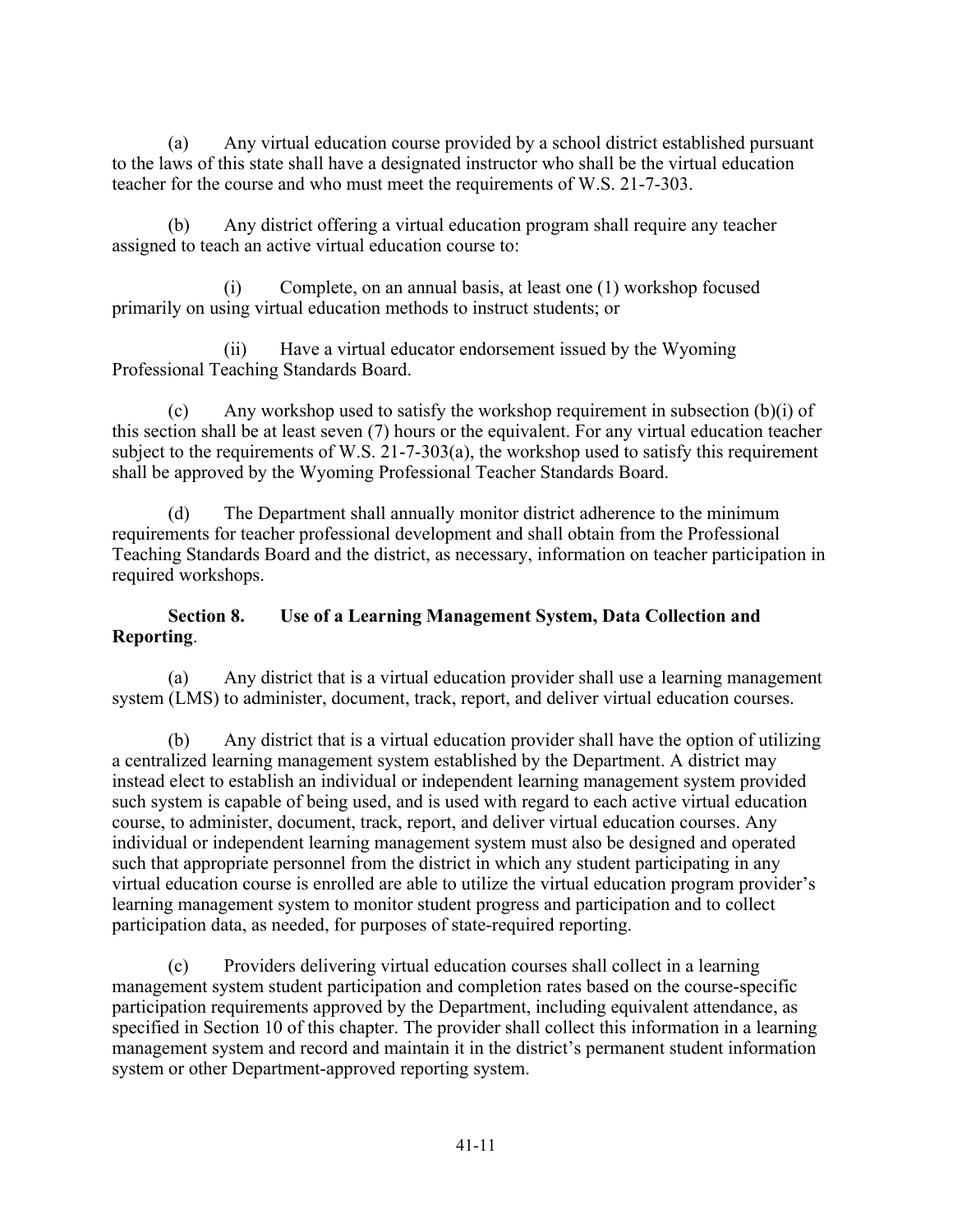(d) A district electing to use a Department-approved reporting system in lieu of a district's permanent student information system for purposes of collecting the information described in subsection (c) of this section, shall ensure that its reporting system includes all elements needed to satisfy Department-required data collections and enables compliance with all Federal, State, and local requirements regarding data collection, student data privacy, and data security.

(e) Data collection is ultimately the responsibility of the virtual education provider and each virtual education teacher who is the instructor of an active virtual education course.

(i) A part-time virtual education provider shall enable the district in which any virtual education student is enrolled to access the provider's LMS and shall establish through a course and services agreement any data or information that the district-assigned learning coach is responsible for recording. A district-assigned learning coach may delegate data collection and reporting to another district employee as appropriate.

(ii) A full-time virtual education provider shall enable the family-designated learning coach of any student enrolled in an active virtual education course to access the provider's LMS for purposes of recording student participation in the course and monitoring student progress.

(f) The Department shall:

(i) Monitor student virtual education enrollment and participation information;

(ii) Annually survey district superintendents concerning their virtual education learning needs and instructional availability;

(iii) Annually survey the virtual education program providers' administrators, instructors, and students or parents concerning the quality and effectiveness of programming available through the Wyoming virtual education program;

(iv) Compile Department survey results and data on enrollment and participation; and

(v) Provide a summary of virtual education course(s) available through the Wyoming virtual education program.

## **Section 9. Course and Services Agreements and Additional Responsibilities of Districts.**

(a) Any two districts established pursuant to the laws of this state may enter into a course and services agreement to allow pupils enrolled in one district to receive a portion of the pupil's education from another district. Any such agreement may provide for a pupil's participation in one or more active virtual education courses, one or more traditional (non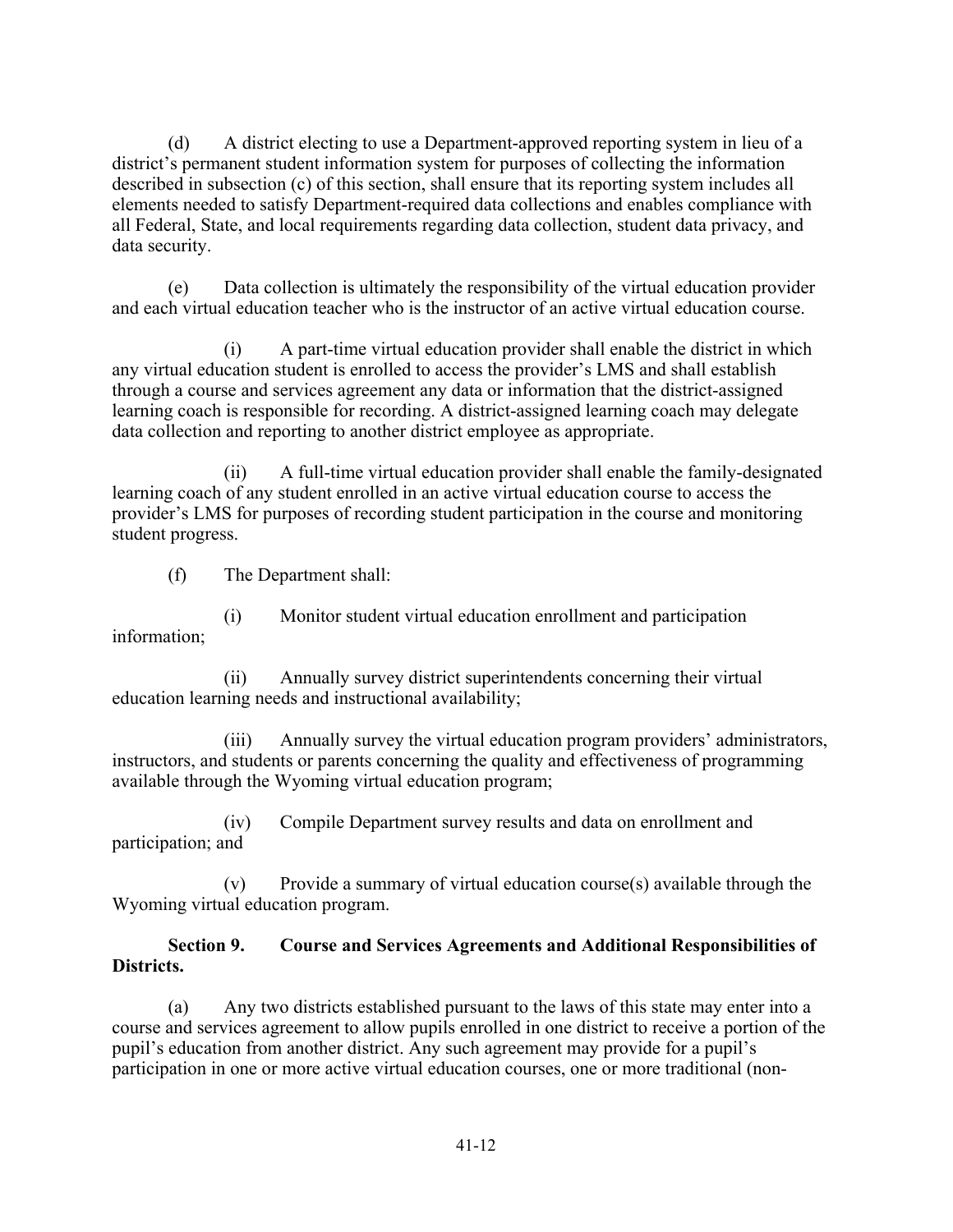virtual) courses, or any combination of virtual and non-virtual courses.

(b) Any such agreement shall be in effect for a period of not more than twelve (12) consecutive months and have a start and end date that generally correspond to the school calendar, and shall include the following, as applicable:

(i) The identification of each district's point-of-contact to include first and last name, position/title, and contact information;

(ii) For each course, the cost to be paid, on a per-course basis and in an amount equal to or less than the ADM amount of the district providing the course prorated to reflect the number of courses provided;

 $(iii)$ Information on how the tuition amount is calculated, the method of payment to be utilized, and payment due date $(s)$ ;

(iv) The responsibilities of each district for ensuring that each student has access to the appropriate electronic equipment, connectivity, and resources needed to participate in any virtual education course(s);

(v) A description of the process that will be used to ensure that the district in which the student is enrolled has access to the appropriate records and resources needed to monitor a student's participation, including participation in any virtual education course(s), as well as access to the provider's LMS for purposes of data reporting;

(vi) A description of the educational support provided to the student(s) by the district in which the student is enrolled. This may include, but is not limited to:

(A) The access of resources at the district in which the student is

enrolled;

(B) Required tutoring and/or mentoring services;

(C) Testing and assessment services to include a timeline or schedule appropriate to the instruction provided to the student(s);

- (D) Academic counseling services;
- (E) Library services;
- (F) Extracurricular activities; and
- (G) Special needs requirements.

(vii) If the agreement is for one or more virtual education courses and the district in which the student is enrolled does not have a qualified virtual education site coordinator, the course and services agreement shall include: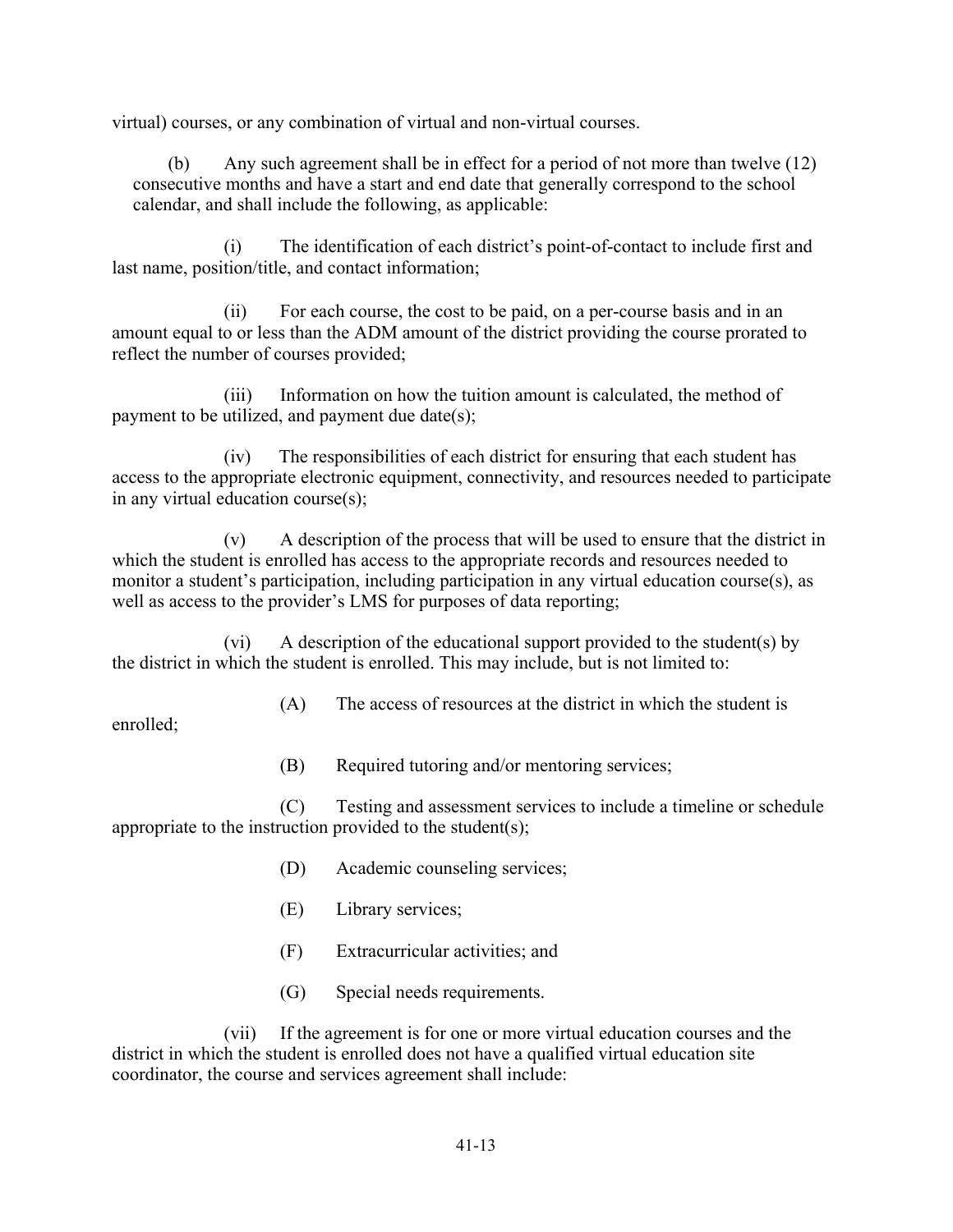- (A) A description of the training required of the district's staff;
- (B) Which district staff should attend the training;
- (C) How the training will be provided; and
- (D) When the training should be completed.

(viii) If the agreement is for one or more virtual education courses, a description of any training required of the student(s), how this training will be provided, and when it should be completed;

 $(ix)$  A statement ensuring that all records of the student(s) will be provided by the district in which the student is enrolled including any records of special education;

(x) A conflict resolution policy; and

(xi) The signatures of each district's superintendent or designee, in accordance with district policies.

(c) Any agreement shall be made in writing and a copy kept on file by both districts for a period of not less than five (5) years.

(d) The district in which the student is enrolled, in collaboration with the virtual education program provider(s), shall regularly monitor the progress of any virtual education course participant to ensure the student is actively engaged and completing the required course participation elements and to ensure that the needs of all virtual education students, including those identified as gifted and talented, at-risk, or students with disabilities, are met.

(e) The district in which the student is enrolled shall ensure that any student participating in a virtual education program is evaluated, tested, and monitored at the same intervals as other students in the grade in which the student is assigned and in accordance with the assessment policies of the state and district.

(f) Any district that is a full- or part-time virtual education provider shall ensure that any teacher instructing a virtual education course offered by the district meets the minimum requirements for virtual education teachers provided for in Section 7 of this rule.

(g) The district providing for the enrollment of the student shall include the student within its average daily membership (ADM) and the district providing a portion of the student's education will assess tuition to be paid by the district of enrollment. Tuition shall be calculated on a per- course basis equal to or less than the ADM amount of the district providing the course prorated for the number of courses provided.

## **Section 10. Participation and Average Daily Membership.**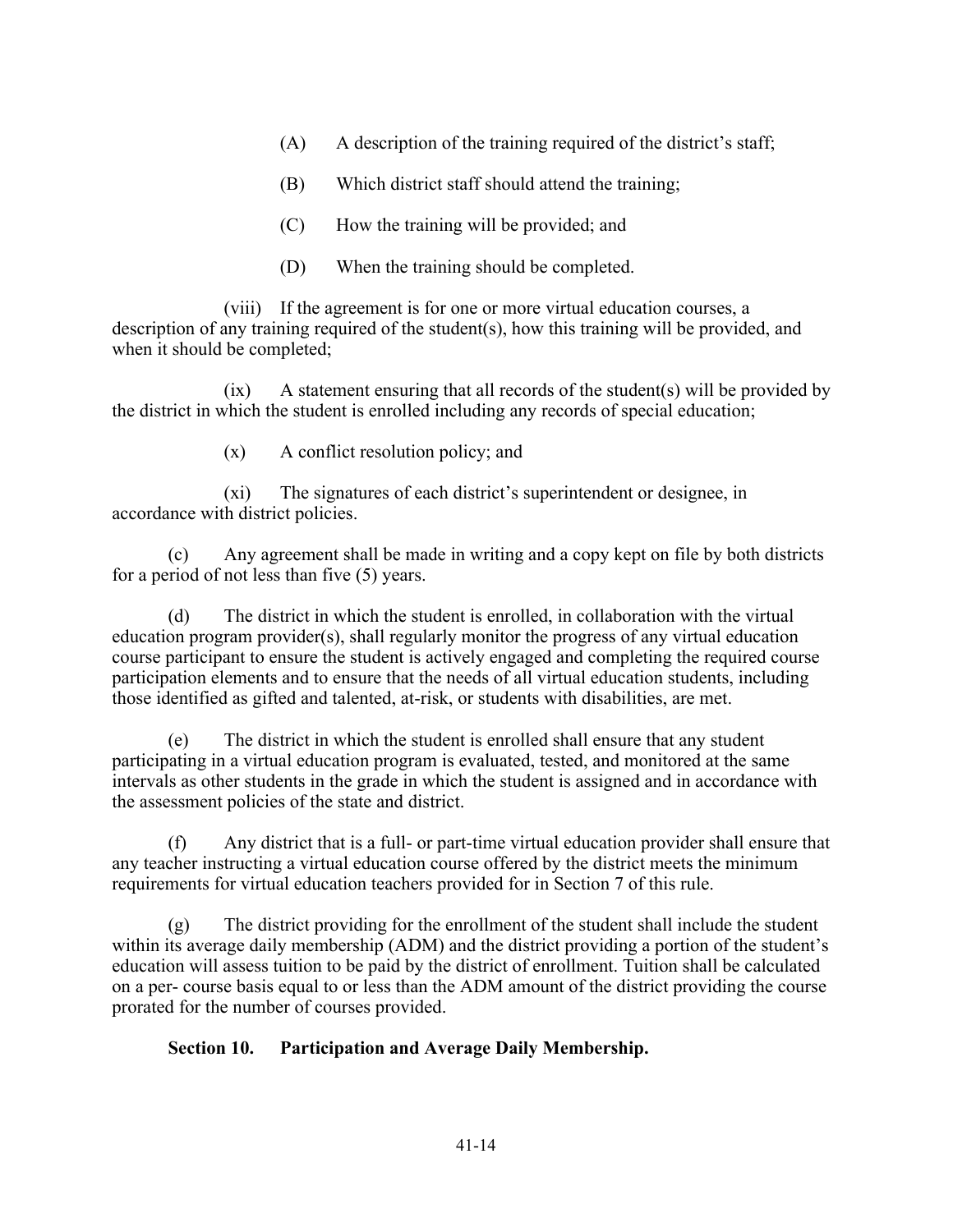(a) Each virtual education course approved by the Department shall have clearly defined participation requirements for any student enrolled in the course.

(b) Districts shall establish measurable course participation requirements for students enrolled in each virtual education course. The virtual education teacher shall measure, record, and verify student participation.

(c) Districts shall convert student participation to attendance for funding purposes.

(d) Any district that is a virtual education provider shall:

(i) Document and record, in the program's learning management system used by the district, not less than once every seven  $(7)$  calendar days, the participation of any student enrolled in the course; and

(ii) Document and record, for each student enrolled in the course, the student's attendance equivalent, including absences, in the district's permanent student information system or Department-approved system.

(e) Any student who does not meet attendance equivalence for any virtual courses for ten (10) consecutive days shall be deemed absent for ten (10) consecutive days for the purposes of Chapter 8, Section 8(b)(ii) of the Department's rules.

(f) For each course, the number of days any student is reported as having participated shall be based on the course-specific virtual education program calendar submitted to the Department.

(g) At the end of each school year, for purposes of determining membership, the number of days on which a student was enrolled and participating in virtual education shall be the number of days in membership and must be converted to the number of days in the school calendar if different than the virtual program days. The number of days in membership shall be divided by the number of regularly scheduled courses in the school in which the student is enrolled. The sum shall be the aggregate membership.

(h) The district shall compile and retain records generated by a learning management system showing student participation in any virtual education course offered by the district. The records shall include a report generated by a learning management system to include automatically recorded and virtual education teacher recorded elements. The participation report shall be generated at the administrative level and stored for future audit and monitoring purposes.

## **Section 11. Assessment and Accountability.**

(a) Students enrolled in virtual education course(s) shall not be exempt from state or district assessments.

(b) Each student participating in a virtual education course(s) shall be subject to the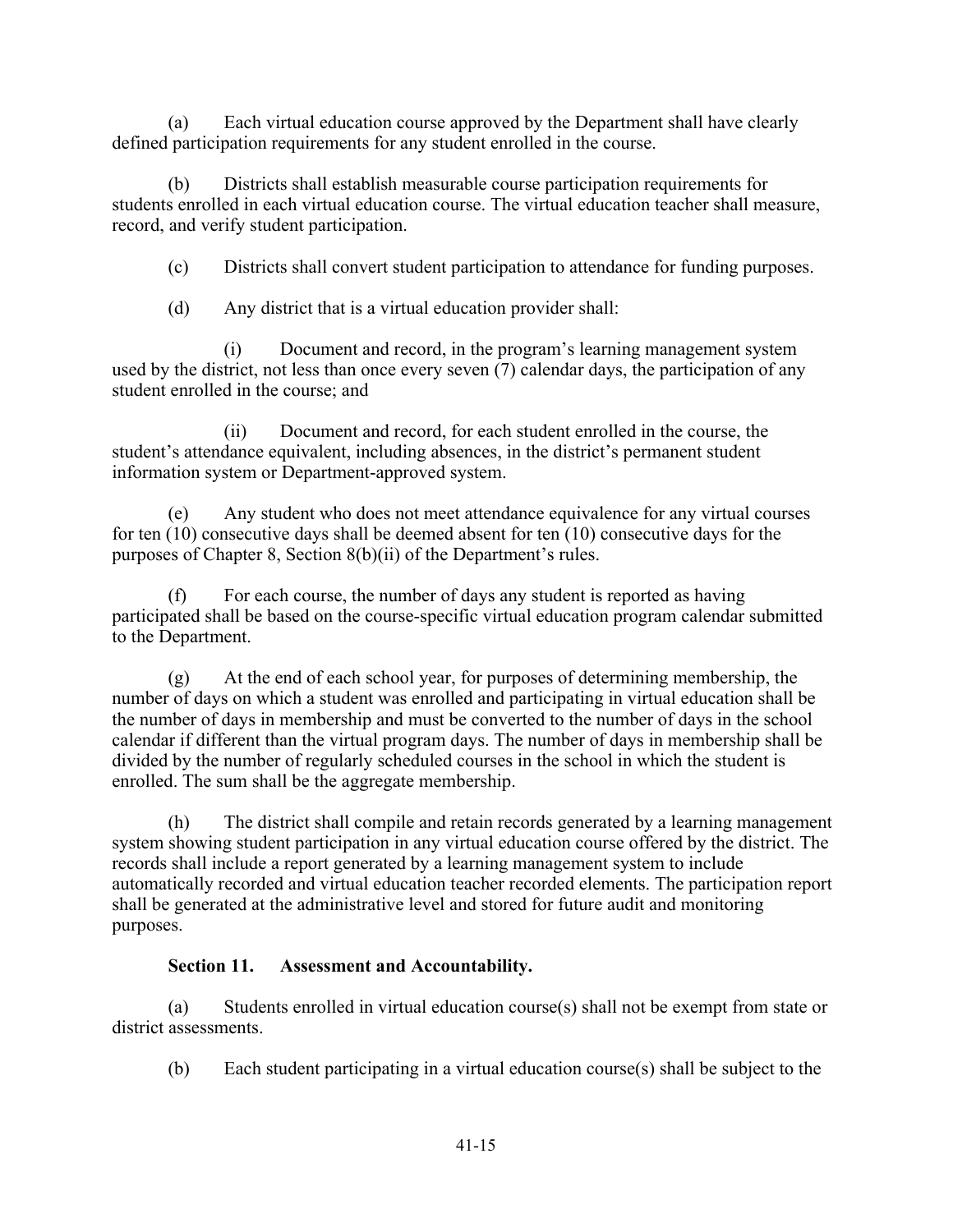Wyoming statewide assessments as required by W.S. 21-2-304(a)(v); and the assessment shall be administered and monitored by a state-trained assessment administrator.

(c) Student performance, accountability, state and district assessment results, and accountability as required by W.S. 21-2-204 shall be the responsibility of the district in which the student is enrolled.

(d) In the event a student enrolled in a district elects to participate in more than one part-time virtual education programs, and through the combination of such programs receives more than fifty percent (50%) of the required statewide educational program as prescribed by W.S. 21-9-101 and 21-9-102, the district in which the student is enrolled retains the responsibility for administering all required assessments. However, since no virtual education program provider is providing the student with a full-time virtual education program, student performance on assessments is not required to be disaggregated and reported as part of a virtual education subgroup.

# **Section 12. Temporary Virtual Education Days.**

(a) Temporary virtual education days are days in face-to-face classes in which a district is delivering the educational program outside the physical classroom to a student, or students. Temporary virtual learning days must be less than fifty (50) percent of the total number of school days.

(b) Each school district board that provides temporary virtual education days shall develop policy that includes the following:

(i) The criteria for allowing or requiring temporary virtual education days for individual students or for school buildings;

(ii) A description of temporary virtual education for elementary, middle, and high school, including how teachers will provide instruction, and the required devices, platforms, software, and internet access;

(iii) The definition of attendance for temporary virtual education at the elementary, middle, and high school levels and a description of how teachers shall take attendance;

(iv) The procedures the district will use to ensure temporary virtual education days do not exceed fifty (50) percent of the total school days for any student;

(v) A description of how the district will monitor the quality of instructional delivery through temporary virtual education compared to that provided in person for elementary, middle, and high school; and

(vi) The process the district will use to notify students and parents when temporary virtual education will occur whether planned or unplanned.